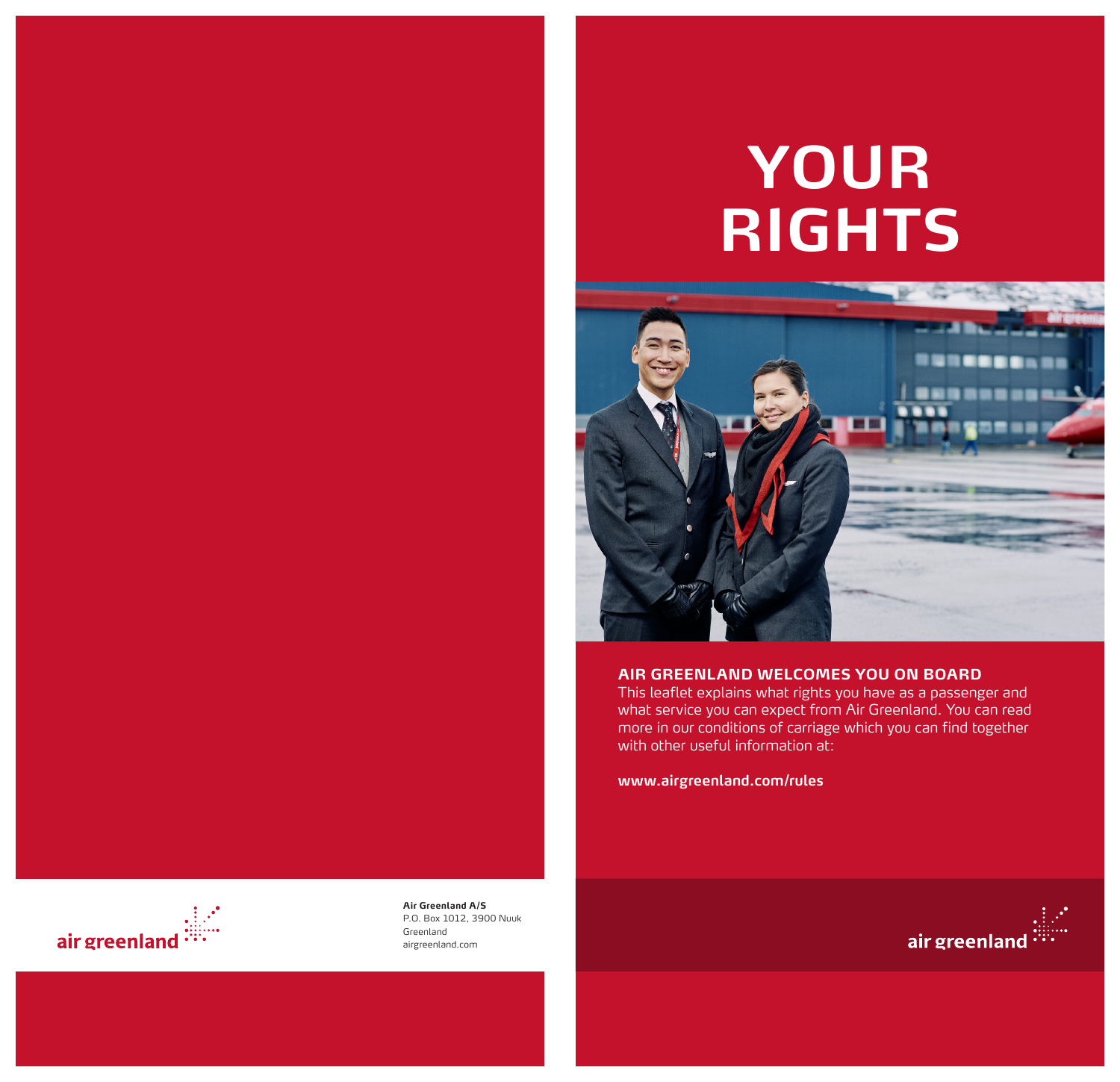Flights with Air Greenland will usually be subject to the provisions of Air Greenland's standard terms and conditions, national law, Greenlandic legislation and agreements with the Government of Greenland. Furthermore, specific flights are also subject to EU regulations, among others, the European Parliament and Council's Regulation of 2004-02-11 concerning common rules on compensation and assistance to air passengers in the event of denied boarding, cancellations or long delays, and on the repeal of Regulation (EEC) No. 295/91 (Regulation 261/2004).



This is Air Greenland's route map. This leaflet explains what rights you have and what rules apply when you travel with us. Different regulations and laws apply depending on whether you travel on the commercial route net, in areas covered by service contracts or on Atlantic routes from Denmark and Iceland or another EU country, so we have marked the map with different colours:

- **Commercial route net**
- Transatlantic routes and international routes •
- **•** Service contract routes
- Transatlantic routes and international routes where special regulations apply *from* Iceland and Denmark (not marked on the map)

You may be entitled to receive assistance or other compensation if you are delayed, depending on the circumstances of the delay and your itinerary. Different rules apply depending on whether you travel internally in Greenland, from Greenland to another country or from an EU country.

#### **1.1 LIMITED LIABILITY AND RESPONSIBILITY REGARDING PASSENGER DELAYS** • •

The rules on liability and limitation of the amount of compensation are the same whether you travel in, from or to Greenland: •

#### 1.1.1 PASSENGER DELAYS

In the case of passenger delays, the airline is obligated to pay compensation unless it has taken all necessary measures to avoid damages or it was not possible to take such measures. The amount of compensation for passenger delays is limited to 4,694 SDR (Special Drawing Rights) (1 SDR = approx. 9 DKK) for each passenger.

#### **1.2 COMPENSATION AND ASSISTANCE IN CONNECTION WITH LONG DELAYS ON FLIGHTS FROM EU COUNTRIES**

When travelling from EU countries, Council Regulation No. 261/2004 applies, which obligates Air Greenland to provide assistance and compensation to delayed passengers in a number of certain circumstances:

#### 1.2.1 ASSISTANCE

If your travel from an EU country is delayed

- 1) by two hours or more in connection with a flight of up to 1,500 km or
- 2) by three hours or more in connection with a flight within the EU of over 1,500 km or
- 3) by three hours or more in connection with a flight of between 1,500 km and 3,500 km or
- 4) by three hours or more in connection with a flight of over 3,500 km.
- Air Greenland provides the following assistance:
	- a) Meals/refreshments in reasonable relation to waiting time
	- b) 2 (two) free phone calls or messages sent by electronic communication
	- c) Hotel accommodation and transport between the airport and hotel, should this be necessary and the delay lasts until the day after your scheduled departure time

If you are delayed more than 5 hours, you are entitled to a refund of the purchase price of the ticket. If you want to get a refund of the ticket price, the journey is then cancelled and cannot be carried out. Air Greenland is not obligated to provide the above-mentioned assistance when the ticket is refunded and any possible compensation pursuant to Point 1.2.2 will not be paid.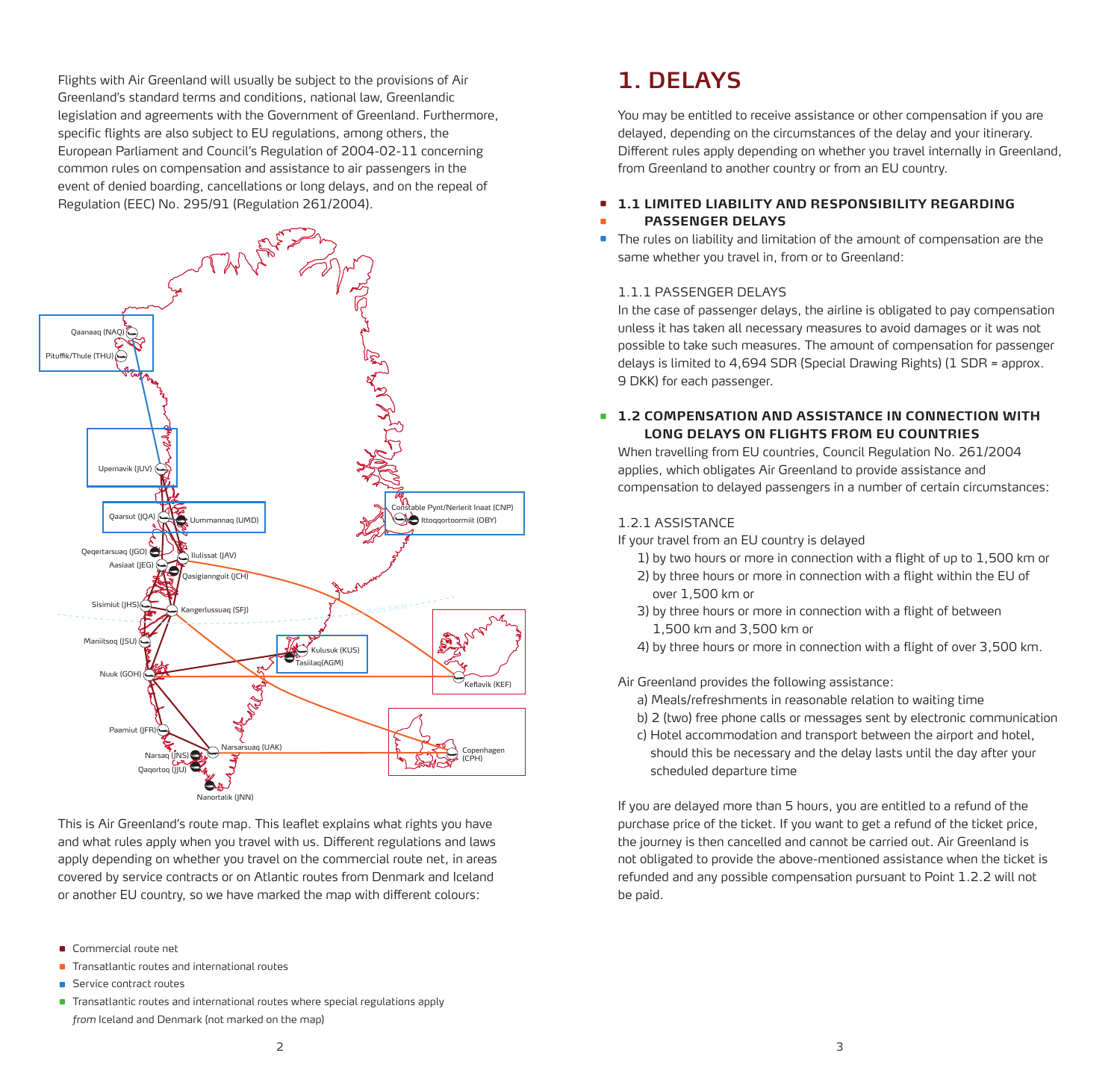#### 1.2.2 COMPENSATION

You *may be* entitled to compensation, depending on the reason for the delay and providing the delay is not caused by extraordinary unavoidable circumstances outside of Air Greenland's control, where Air Greenland took all reasonable measures to avoid the delay. It is also a condition that the delay causes the flight to arrive at its destination more than 3 hours after the scheduled arrival.

The amount of compensation varies from EUR 250 to EUR 600 depending on the distance between the flight's airport of departure and the airport of arrival. Furthermore, the compensation can be reduced by 50% if the delay is less than 4 hours for flights of over 3,500 km.

#### **1.3 ASSISTANCE IN CONNECTION WITH DELAYS ON DOMESTIC**  • **FLIGHTS WITHIN GREENLAND OR** *FROM* **GREENLAND, BUT OUTSIDE OF THE SERVICE CONTRACT ROUTES** •

Delays can occur for different reasons. Air Greenland's assistance varies depending on the cause and only includes the following assistance:

#### 1.3.1 DELAYS CAUSED BY FORCE MAJEURE EVENTS AND NATURAL **DISASTERS**

Air Greenland does not cover hotel accommodation, transportation (such as taxis) or meals.

#### 1.3.2 ASSISTANCE FOR DELAYS DUE TO WEATHER OR TECHNICAL ISSUES WITH THE AIRCRAFT

Air Greenland provides and covers reasonable costs for hotel accommodation, breakfast, lunch, dinner and transportation between the airport and hotel when Air Greenland considers it necessary.

#### **1.4 ASSISTANCE FOR DELAYS ON FLIGHTS COVERED BY SERVICE**  • **CONTRACT ROUTES**

The following rules apply when you travel on service contract routes:

#### 1.4.1 ASSISTANCE FOR DELAYS CAUSED BY FORCE MAJEURE EVENTS (E.G. NATURAL DISASTERS), WEATHER OR TECHNICAL ISSUES WITH THE AIRCRAFT

Air Greenland provides and covers reasonable costs for hotel accommodation, breakfast, lunch, dinner and transportation between the airport/heliport and hotel when Air Greenland considers it necessary.

# **2. CANCELLATION**

You may be entitled to receive assistance or other compensation for a cancellation, depending on the circumstances of the cancellation and your itinerary. Different rules apply depending on whether you travel internally in Greenland, from Greenland to another country or from an EU country.

#### **2.1 LIMITED LIABILITY AND RESPONSIBILITY REGARDING**  • **PASSENGER DELAYS** •

If you are delayed due to a cancellation, Air Greenland's amount of compensation is limited. Limitation of liability applies whether you travel in, from or to Greenland: •

#### 2.1.1 PASSENGER DELAYS

Air Greenland shall pay compensation for your (verifiable) inconvenience if you are delayed due to a cancellation. However, this does not apply if Air Greenland has taken all necessary measures to avoid the inconvenience or it was not possible to take such measures. The amount of compensation for delays is limited to 4,694 SDR (Special Drawing Rights) (1 SDR = approx. 9 DKK) for each passenger.

#### **2.2 COMPENSATION AND ASSISTANCE IN CONNECTION WITH**  • **THE CANCELLATION OF FLIGHTS FROM EU COUNTRIES**

When travelling from EU countries, Council Regulation No. 261/2004 applies, which obligates Air Greenland to provide assistance and compensation to passengers who have their flights cancelled in a number of certain circumstances:

#### 2.2.1 ASSISTANCE

If your flight from an EU country is cancelled, Air Greenland offers you the choice between a refund of your airfare or to reschedule your flight to a later time, to the extent possible.

If your flight is rescheduled in such a manner that you, at the latest, will fly the day after the originally scheduled time of departure, then Air Greenland also provides you with:

a) Meals/refreshments in reasonable relation to waiting time

- b) 2 (two) free phone calls or messages sent by electronic communication
- c) Hotel accommodation and transport between the airport and hotel if this might be necessary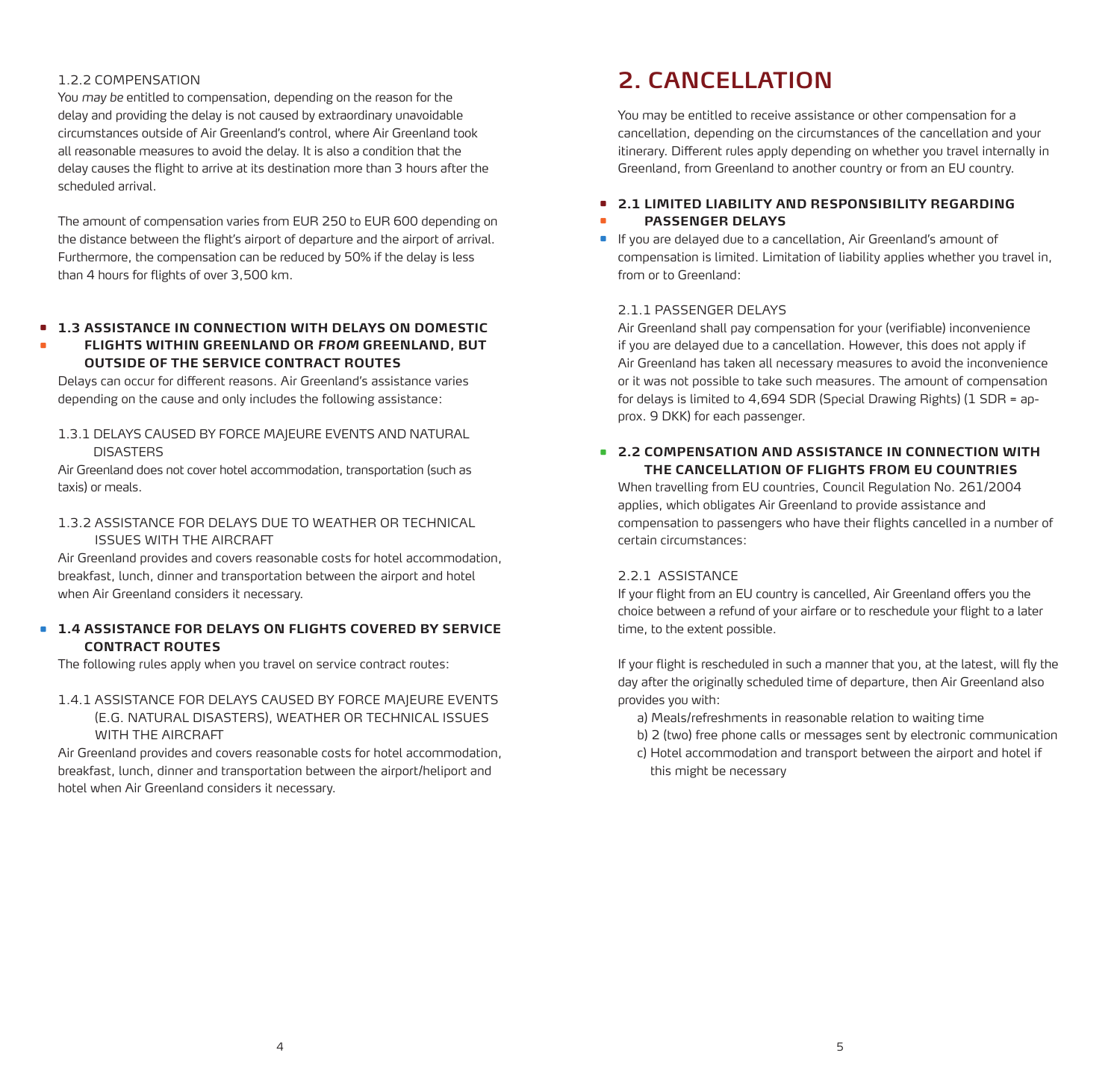#### 2.2.2 COMPENSATION

•

If the cancellation is not caused by extraordinary unavoidable circumstances outside of Air Greenland's control, where Air Greenland took all reasonable measures to avoid the delay, you are entitled to compensation, unless:

- a) You have been informed of the cancellation at least 14 (fourteen) days prior to departure
- b) You have been informed of the cancellation between 7 (seven) and 14 (fourteen) days prior to departure and you have been offered an alternative flight with a departure of no more than 2 (two) hours before the original scheduled departure and arrival to the place of destination no later than 4 (four) hours after the original scheduled time of arrival or
- c) You have been informed of the cancellation between 7 (seven) and 14 (fourteen) days prior to departure and you have been offered an alternative flight with a departure of no more than 1 (one) hour before the original scheduled departure and arrival to the place of destination no later than 2 (two) hours after the original scheduled time of arrival

The amount of compensation varies from EUR 125 to EUR 600 depending on the distance between the flight's airport of departure and the airport of arrival, as well as the duration of the delay caused by the cancellation.

#### **2.3 ASSISTANCE IN CONNECTION WITH CANCELLATIONS**  •

- **ON DOMESTIC FLIGHTS WITHIN GREENLAND OR FROM GREENLAND, BUT OUTSIDE OF THE SERVICE CONTRACT ROUTES**
- 2.3.1 CANCELLATIONS CAUSED BY FORCE MAJEURE EVENTS AND NATURAL DISASTERS

Air Greenland does not cover hotel accommodation, transportation (such as taxis) or meals.

#### 2.3.2 ASSISTANCE FOR CANCELLATIONS DUE TO WEATHER OR TECHNICAL ISSUES WITH THE AIRCRAFT

Air Greenland provides and covers reasonable costs for hotel accommodation, breakfast, lunch, dinner and transportation between the airport and hotel when Air Greenland considers it necessary.

#### **2.4 ASSISTANCE FOR CANCELLATION OF FLIGHTS COVERED BY**  • **SERVICE CONTRACT ROUTES**

The following rules apply when you travel on service contract routes.

2.4.1 ASSISTANCE FOR DELAYS CAUSED BY FORCE MAJEURE EVENTS (E.G. NATURAL DISASTERS), WEATHER OR TECHNICAL ISSUES WITH THE AIRCRAFT

Air Greenland provides and covers reasonable costs for hotel accommodation, breakfast, lunch, dinner and transportation between the airport/heliport and hotel when Air Greenland considers it necessary.

# **3. DENIED BOARDING**

It is occasionally necessary to deny a passenger boarding on a flight, where it is not the fault of the actual passenger, e.g. sickness, inebriation, threatening behaviour, etc. Such cases are called "Denied Boarding" and can be caused by, for example, overbooking of a flight or that due to the weather/technical issues it has been necessary to reduce the number of passengers on the aircraft.

If Air Greenland is forced to deny boarding, we will always first try to find volunteers who will stand down from a flight. If this is not possible, Air Greenland has the right to deny boarding against the passenger's will.

#### **3.1 COMPENSATION AND ASSISTANCE IN THE EVENT OF DENIED**  •**BOARDING ON FLIGHTS FROM EU COUNTRIES**

When travelling from EU countries, Council Regulation No. 261/2004 applies, which obligates Air Greenland to provide assistance and compensation to passengers who are denied boarding in a number of certain circumstances:

#### 3.1.1 COMPENSATION

If you have been denied boarding and you did not voluntarily agree to stand down from the flight, you have the option of compensation.

The amount of compensation varies from EUR 125 to EUR 600 depending on the distance between the flight's airport of departure and the airport of arrival, as well as the duration of the delay caused by the denied boarding.

#### 3.1.2 ASSISTANCE

In addition to compensation, you are offered:

- a) Meals/refreshments in reasonable relation to the length of the waiting time
- b) Hotel accommodation and transport between the airport and hotel, if Air Greenland consider it is necessary. Air Greenland provides transport and hotel accommodation
- c) 2 (two) free phone calls or messages sent by electronic communication.

#### You are also offered:

- d) A refund of the ticket price for those parts of the journey that have not been made. If denied boarding has resulted in the purpose of your trip being wasted, you are offered a full refund of the entire journey. In the latter case, you are also offered a paid return flight to the town where your trip originated from or
- e) Rerouting the journey under comparable transport conditions, either at the earliest opportunity or at a later date of your choice, provided there are seats available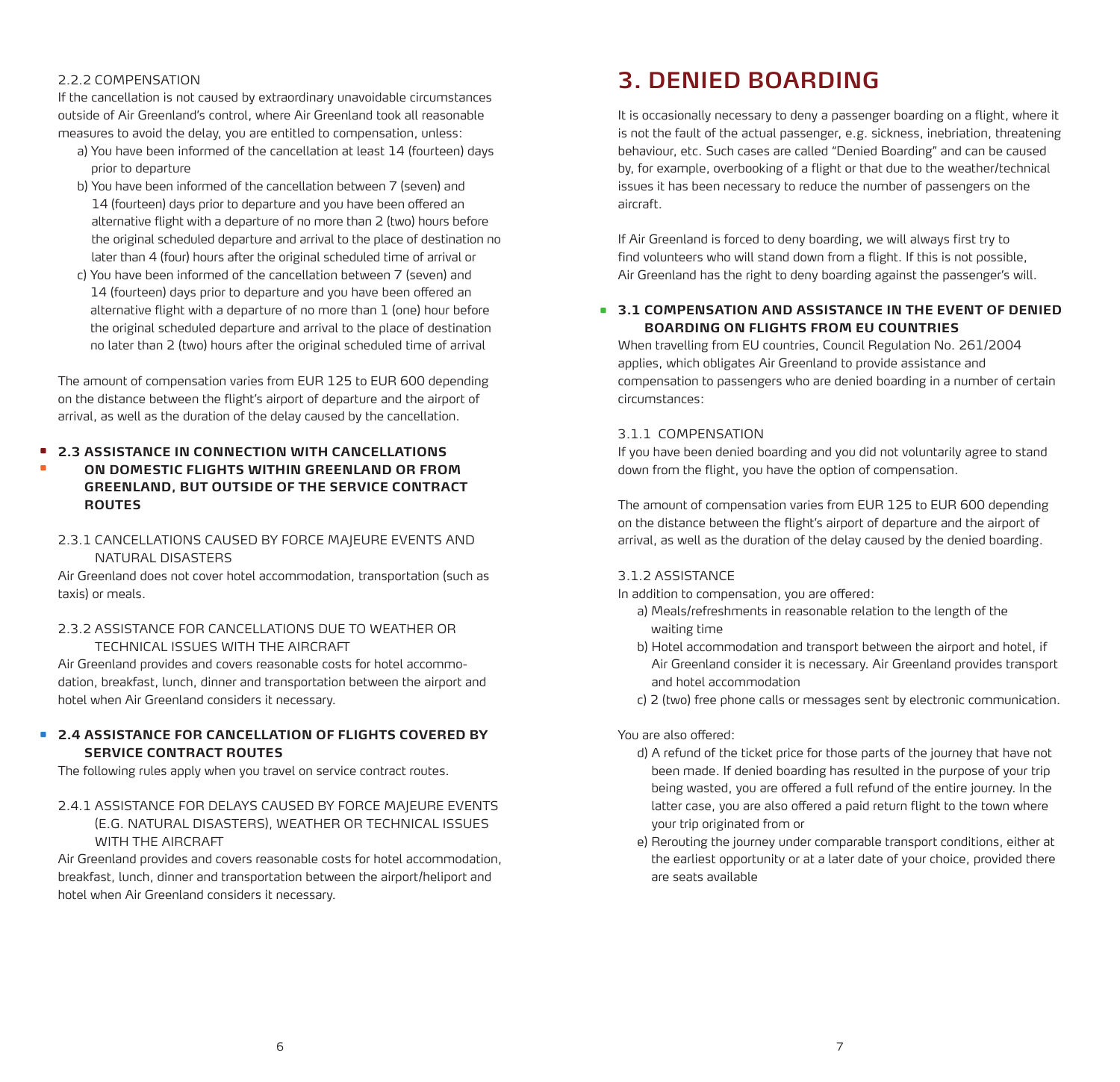- **3.2 ASSISTANCE IN CONNECTION WITH DENIED BOARDING ON**  •
- **DOMESTIC FLIGHTS WITHIN GREENLAND OR FROM GREEN-LAND, BUT OUTSIDE OF THE SERVICE CONTRACT ROUTES** •

#### 3.2.1 ASSISTANCE

Air Greenland provides:

- a) Meals/refreshments in reasonable relation to the length of the waiting time
- b) Hotel accommodation and transport between the airport and hotel, if Air Greenland consider it is necessary. Air Greenland provides transport and hotel accommodation
- c) 1 (one) free phone call or message sent by electronic communication (this only applies in Kangerlusssuaq and Narsarsuaq)

Air Greenland also provides:

- a) A refund of the ticket price for those parts of the journey that have not been made. If denied boarding has resulted in the purpose of your trip being wasted, you are offered a full refund of the entire journey or
- b) Rerouting the journey in Air Greenland's route net at the earliest opportunity or at a later date of your choice, provided there are seats available

# **4. BAGGAGE**

#### **4.1 COMPLAINTS**  • •

In the case of delayed, damaged or lost baggage you must complain in writing as soon as possible to Air Greenland at the airport of arrival (see below concerning PIR-report). In the case of damage to checked baggage, you must complain in writing within 7 (seven) days of the date from when the baggage is made available to the you. In the case of delays, you must complain in writing within 21 (twenty-one) days from the date when the baggage is made available to the you. •

If the deadline for filing complaints is exceeded, you forfeit your right to claim for compensation from Air Greenland.

If your baggage is delayed or visibly damaged when you receive it, before you leave the airport you must contact Air Greenland to get a Property Irregularity Report (PIR) filled out. If you later make a claim against Air Greenland, it is a prerequisite to send the PIR report. You should be aware that a PIR report does not exempt you from complaining in writing to Air Greenland within the deadlines described above.

Before you report a claim to Air Greenland, we recommend that you first contact your own travel insurance. As an airline, Air Greenland has access to limit its liability, which the insurance company does not have, just like the insurance company will be able to help you to keep in touch with Air Greenland.

## **4.2 BAGGAGE DELAYS** •

- When baggage is delayed, Air Greenland has to pay compensation for •
- damage caused by the delay, unless Air Greenland has taken all necessary measures to avoid the damage or it was not possible to take such measures.

The amount of compensation for baggage delays is limited to 1,131 SDR (Special Drawing Rights) (1 SDR = approx. 9 DKK) for each passenger.

4.2.1 PURCHASES IN CONNECTION WITH DELAYED BAGGAGE If your baggage is delayed, Air Greenland may provide an overnight kit. We recommend that as soon as you have reported the delay to Air Greenland at the arrival airport you contact your travel insurance provider to report the delay. Your insurance provider will be able to advise you regarding purchases made in connection with the delay.

In certain circumstances, if you are not insured for lengthy luggage delays, you could obtain prior consent from Air Greenland at the airport of arrival to make replacement purchases up to an agreed financial limit. Documented expenditures will subsequently be refunded. Air Greenland reserves the right to make reductions in the refund, based on which items are purchased, since the items can often be used beyond the length of the delay.

The rules for replacement purchases are available from Air Greenland at your airport of arrival. Travellers to their home destination/home town do not have the right to make replacement purchases. If your baggage has been completely lost, Air Greenland reserves the right to deduct any payments made in connection with replacement purchases in the final compensation.

## **4.3 RUINED, LOST OR DAMAGED BAGGAGE** •

- Air Greenland is obligated to pay compensation for damage to checked •
- baggage that is lost or ruined when it is transported by aircraft, unless the •damage is caused by defective baggage.

The amount of compensation for checked baggage is limited to 1,131 SDR (Special Drawing Rights) (1 SDR = approx. 9 DKK) for each passenger.

Air Greenland is only obligated to pay compensation for damage to baggage that is not checked (e.g. hand baggage), when Air Greenland was negligent in connection with the damage.

Air Greenland does not accept liability for delicate or perishable items. Nor do we accept liability for items that are insufficiently wrapped. We are not responsible for loss of, or damage to, or delay in delivery of items which are easily damaged, for example, but not limited to, money, jewellery, silverware, electronic equipment, stocks and bonds and trade samples.